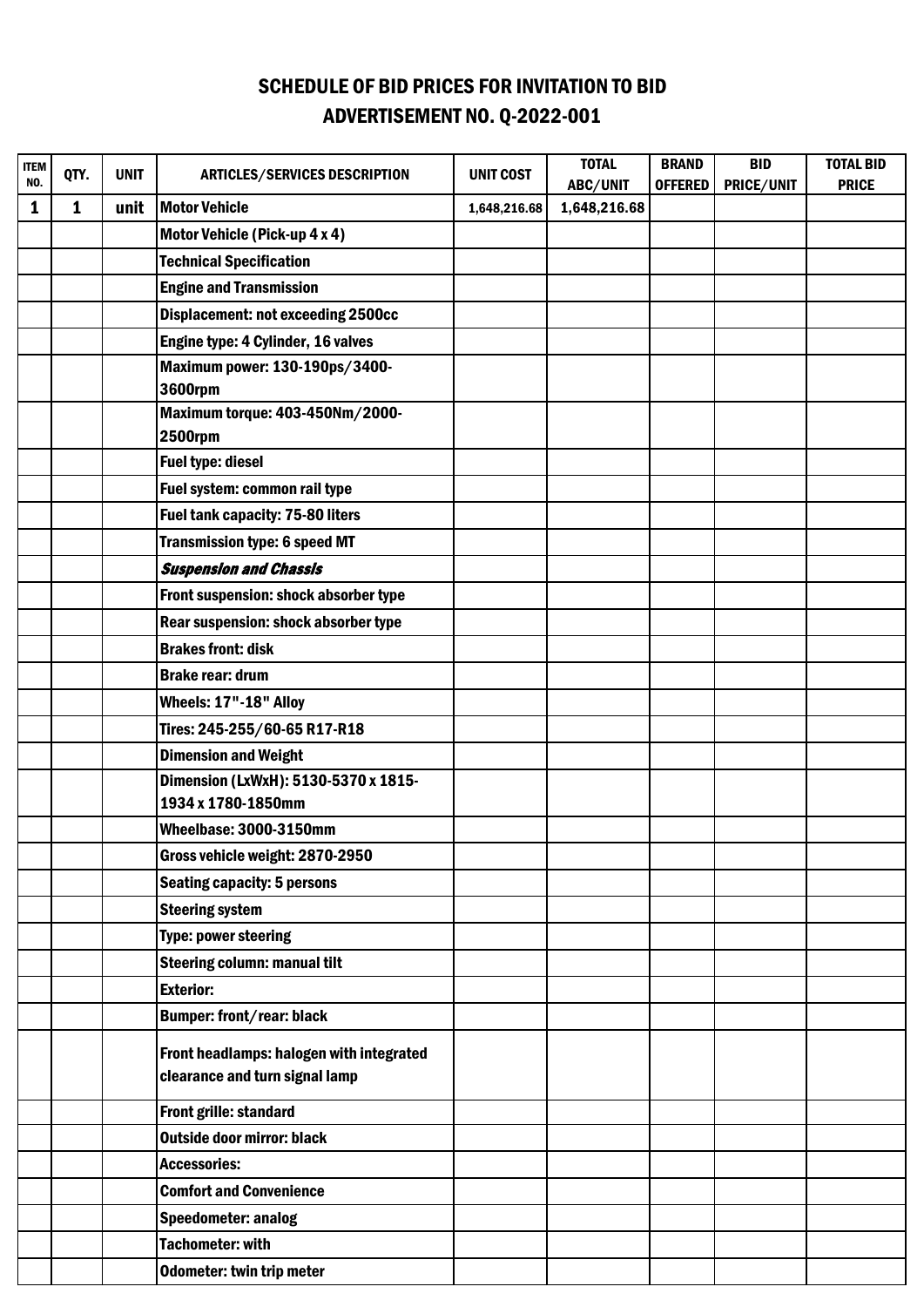| <b>Glove box: with</b>                                                       |              |  |  |
|------------------------------------------------------------------------------|--------------|--|--|
| Front door pocket: with                                                      |              |  |  |
| Bottle holder: front 2x and rear 2x                                          |              |  |  |
| <b>Steering wheel/Steering column:</b>                                       |              |  |  |
| polyurethane type with logo with manual tilt                                 |              |  |  |
| adjustment                                                                   |              |  |  |
| <b>Cupholder: front 2x and rear 2x</b><br>Lamps: Map lamps, room lamps, door |              |  |  |
| courtesy lamp                                                                |              |  |  |
| Accessory socket: dashboard x2 and center                                    |              |  |  |
| console x1                                                                   |              |  |  |
| Hook: cargo hook and bed tie down hook                                       |              |  |  |
| Sensor: back up sensor                                                       |              |  |  |
| <b>Intelligence Mobility</b>                                                 |              |  |  |
| Around view monitor: equipped                                                |              |  |  |
| Hill start assist: equipped                                                  |              |  |  |
| Hill descent control: equipped                                               |              |  |  |
| Safety/Security                                                              |              |  |  |
| Airbags: with driver side                                                    |              |  |  |
| LSV (load sensing valves): with                                              |              |  |  |
| <b>High mount stop lamp: LED</b>                                             |              |  |  |
| <b>Child lock: with slide door</b>                                           |              |  |  |
| Seat belt reminder: with lamp driver                                         |              |  |  |
| <b>Body color</b>                                                            |              |  |  |
| <b>Color: brilliant silver</b>                                               |              |  |  |
| Decals: with "For Official Use Only"                                         |              |  |  |
| Logo: Logo of Province of Antique                                            |              |  |  |
| <b>Freebies</b>                                                              |              |  |  |
| LTO Registration: 3 years with TPL                                           |              |  |  |
| <b>GSIS insurance: 1 year</b>                                                |              |  |  |
| Tint: medium black upper and lower                                           |              |  |  |
| <b>Seat cover: corduroy</b>                                                  |              |  |  |
|                                                                              |              |  |  |
| <b>Floor matting: with</b><br><b>Fuel: 10 liters</b>                         |              |  |  |
| <b>GREEN PUBLIC PROCUREMENT</b>                                              |              |  |  |
| <b>TECHNICAL SPECIFICATIONS</b>                                              |              |  |  |
| The supplier shall ensure that the vehicle                                   |              |  |  |
| meets the EURO IV standard                                                   |              |  |  |
| The supplier shall provide a guarantee for                                   |              |  |  |
| the vehicle for the period of at least 3 years                               |              |  |  |
| or 100,000km, whichever comes first. The                                     |              |  |  |
| supplier shall demonstrate guarantee the                                     |              |  |  |
| availability of the parts for the specific                                   |              |  |  |
| vehicle model for at least 7 years from the                                  |              |  |  |
| time production of the particular model                                      |              |  |  |
| ceases.                                                                      |              |  |  |
| <b>GRAND TOTAL ABC</b>                                                       | 1,648,216.68 |  |  |
|                                                                              |              |  |  |
|                                                                              |              |  |  |